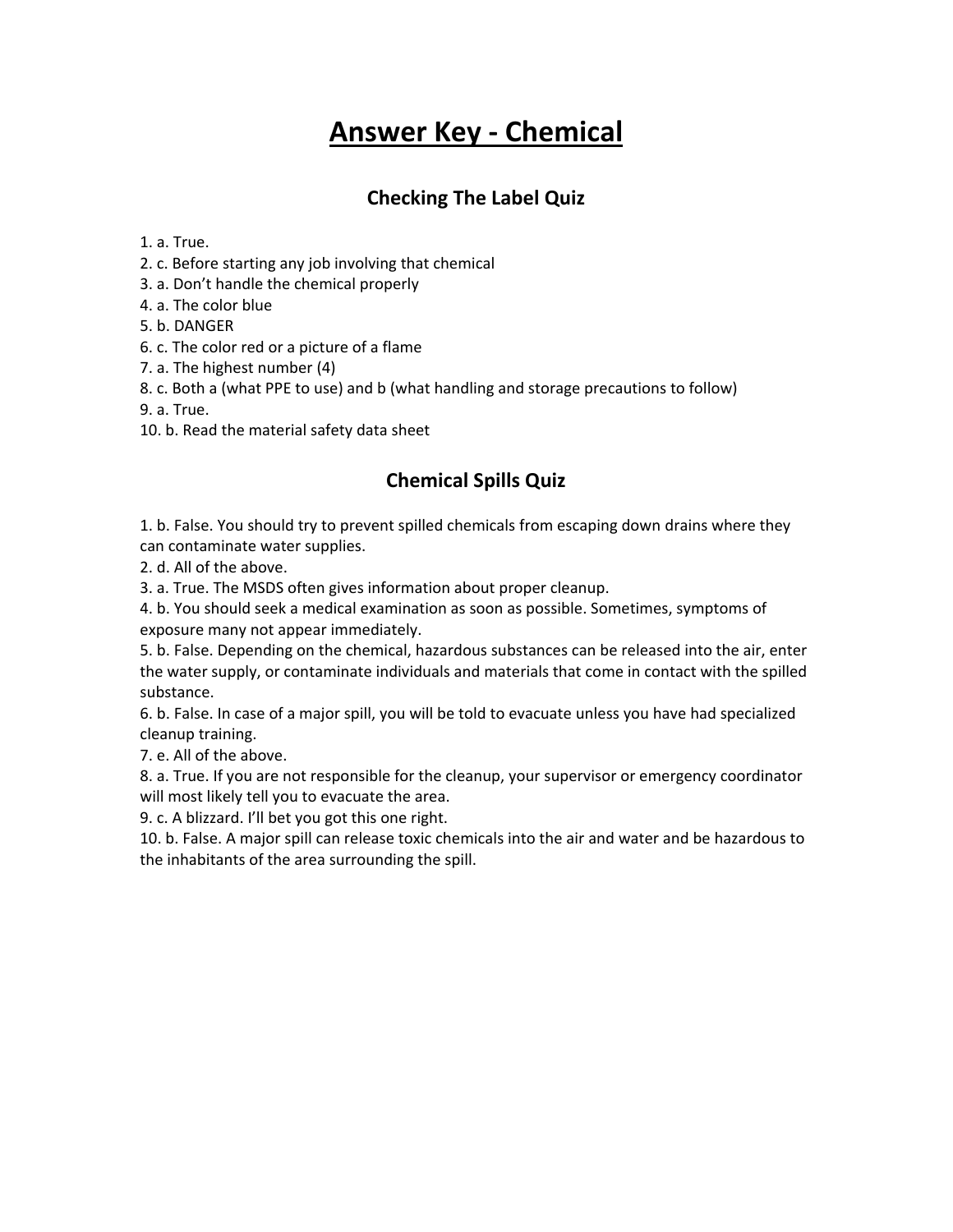### **Hazard Communication & Right To Know Quiz**

- 1. b. Hazard Communication Standard.
- 2. a. Container labels and material safety data sheets.
- 3. a. True.
- 4. c. Fire and explosion.
- 5. a. Acute.
- 6. a. True.
- 7. c. Not use the chemical.
- 8. b. Its MSDS.
- 9. a. Know and understand how to identify chemical hazards and protections.
- 10. b. Read the chemical's label and MSDS.

#### **Laboratories Quiz**

- 1. a. True
- 2. b. False. There should be special precautions for work with particularly hazardous substances.
- 3. b. False. Few laboratory chemicals are without hazards, so it is important to minimize all chemical exposure.
- 4. a. True
- 5. a. True
- 
- 6. b. False. MSDSs must be accessible to all at any time.
- 7. b. False. Workers should never eat, drink, or smoke in a controlled area, and food or
- beverages should never be kept in areas with hazardous chemicals.
- 8. a. True
- 9. a. True
- 10. a. True

### **Reading The MSDS Quiz**

- 1. a. True.
- 2. b. PEL (Permissible Exposure Limit).
- 3. b. Changes from liquid to gas, making it an inhalation hazard.
- 4. a. The lowest temperature at which an ignition source could make its vapors catch fire.
- 5. b. False. Some chemicals react dangerously to water, some to air, and some to other chemicals.
- 6. c. Avoid exposing the chemical to the substance with which it's incompatible.
- 7. c. Both a (inhaling or swallowing) and b (skin or eye contact) can lead to health problems.
- 8. b. Over a long period of time.
- 9. b. Avoid inhaling or making skin or eye contact with the chemical.
- 10. a. True.